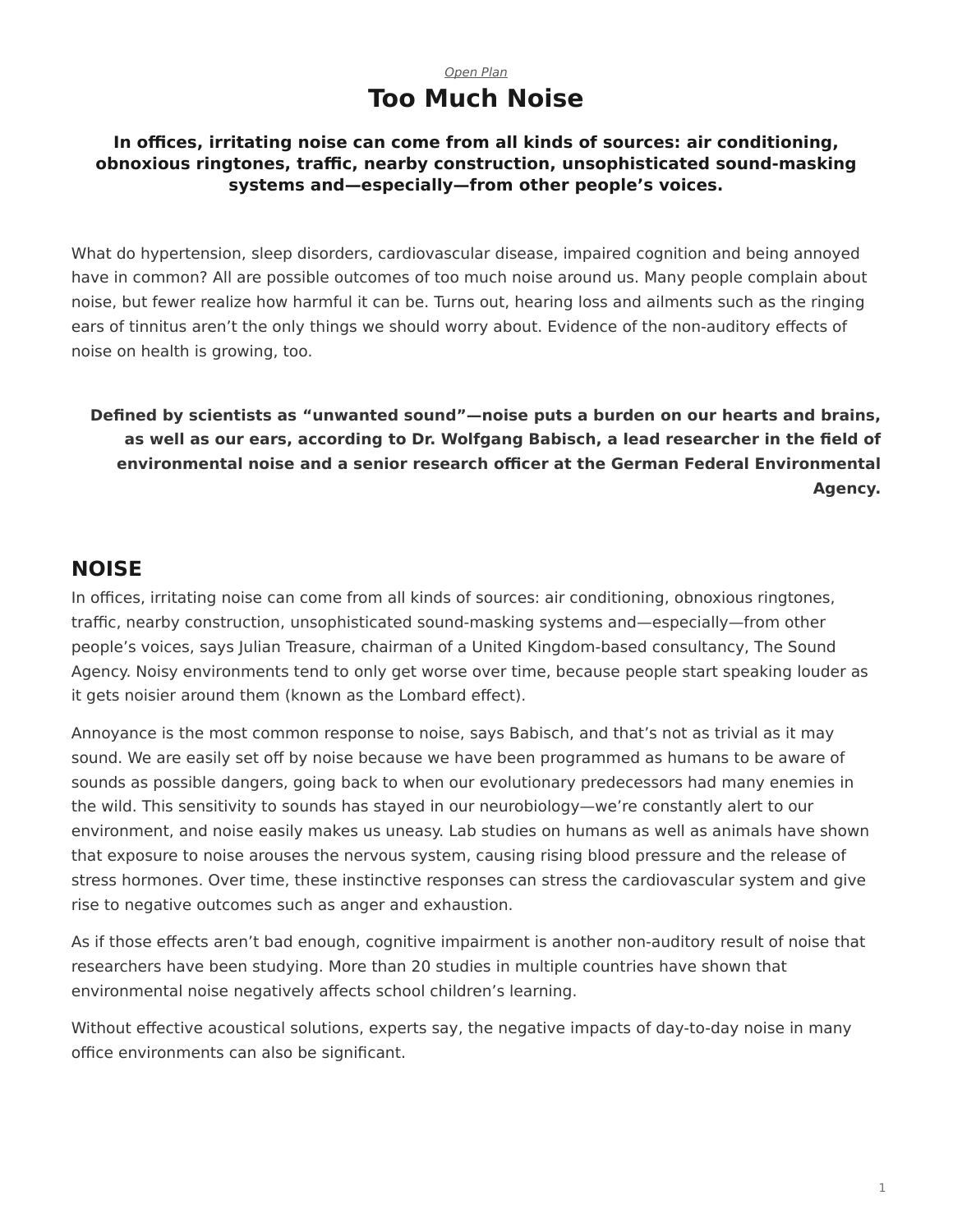First, there's the nature of the noise itself. It's fluctuating, which is more annoying than constant noise levels, according to Babisch, and it contains talking, which is "more distracting than broadband noise with no informational content."

"Cognitively, there is plenty of research now that shows that the most destructive sound of all is other people's conversations," agrees Treasure. "We have bandwidth for roughly 1.6 human conversations. So if you're hearing somebody's conversation, then that's taking up 1 of your 1.6. Even if you don't want to listen to it, you can't stop it: You have no earlids. And that means you've just .6 left to listen to your own inner voice."

The level of noise for the type of work that is supposed to happen in offices today is also an issue. In some open-plan offices, noise ranges from 60 to 65 decibels. That may seem minor compared to a busy highway that generates 85 decibels or a refrigerator that hums along at 40, but it can make cognitively demanding work difficult. Recognizing this, the German Association of Engineers has set noise standards in their country for various types of work. While 70 decibels is acceptable for simple or mainly transactional office work, 55 decibels is the requirement for what the association terms "mainly intellectual work." They identify this as work characterized by high complexity and demanding creative thinking, decision-making, solving problems and effectively communicating—precisely the kind of knowledge work that, when performed well, puts leading enterprises ahead.

The recommended noise level for intellectual work pertains to participating in discussions and meetings as well as working solo. In fact, the association recommends the same limit on noise for a doctor performing surgery as for office workers doing intellectual work, alone or together.

#### **"There is plenty of research that shows that the most destructive sound of all is other people's conversations."**

#### **JULIAN TREASURE**

The noise level of 60-65 decibels that's common in some open-plan offices is not only too loud for concentration, it can also impede effective collaboration by causing speech interference. As Babisch explains it, the sound level of speech is about 60 decibels if people talk to one another, in normal tones without raising their voices, at a distance of about one meter (3 $\frac{1}{4}$  feet). This means any other noise within that same range—someone else talking nearby, for instance—can cause speech interference, so not all the words may be fully heard. "Nevertheless," he says, "a sentence may be understood because of cortical processing. This, however, is an active process that may cause reaction leading to adverse effects in the longer run of chronic noise exposure."

In other words, in noisy environments with poor acoustics, workers can as easily get stressed by trying to hear others as by trying not to hear others—a lose/lose proposition.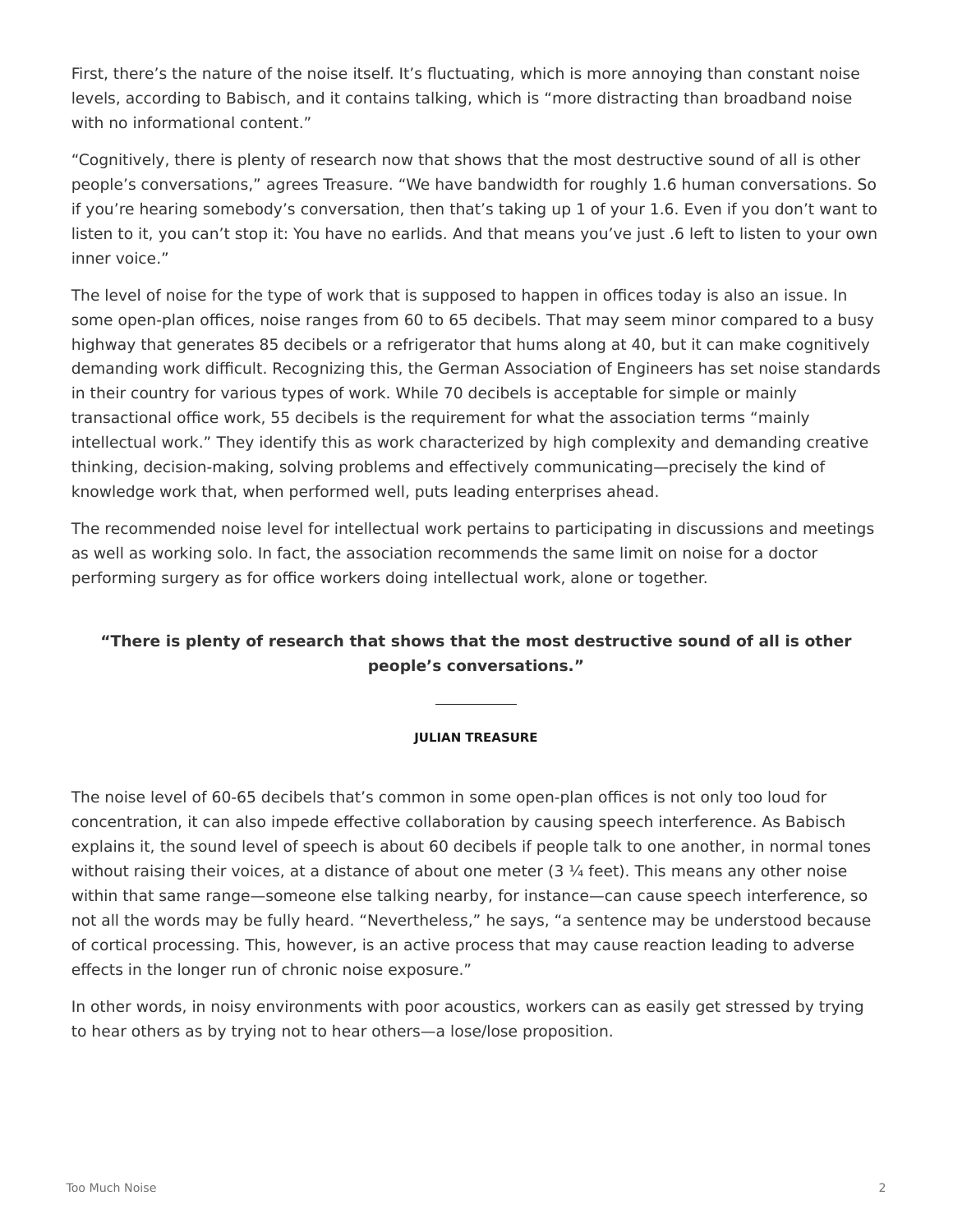The solution, says Treasure, is a variety of workplace environments, each designed with consciousness of sound for the task and the people using the spaces. Work environments need to be designed not just for appearance, but also for experience in all the senses, especially hearing. "Consciousness of sound is a new tool to design with," says Treasure. "Good acoustics can make environments more productive."

Solving for noise in workplaces isn't easy. Four walls and a door don't necessarily make for good acoustics, because sound, like water, can spread through the smallest gap. Within any environment, sound can be either sealed, absorbed or masked. Each method has advantages and disadvantages that should be carefully weighed, because controlling sound within acceptable levels of tolerance has become a design imperative and an important metric for the overall effectiveness of a space.

**a busy highway:** 85db

**open-plan office:** 60–65db

**refrigerator hum:** 40db

# **Introducing New Research on Engagement + the Global Workplace**

1/3 of workers in 17 of the world's most important economies is disengaged, according to new research from Steelcase. Working with global research firm Ipos, the Steelcase Global Report is the first to explore the relationship between engagement and the workplace.

## **Featured Products**

**[+About Steelcase](https://www.steelcase.com/asia-en/about/steelcase/our-company/)**

**+Customer Care**